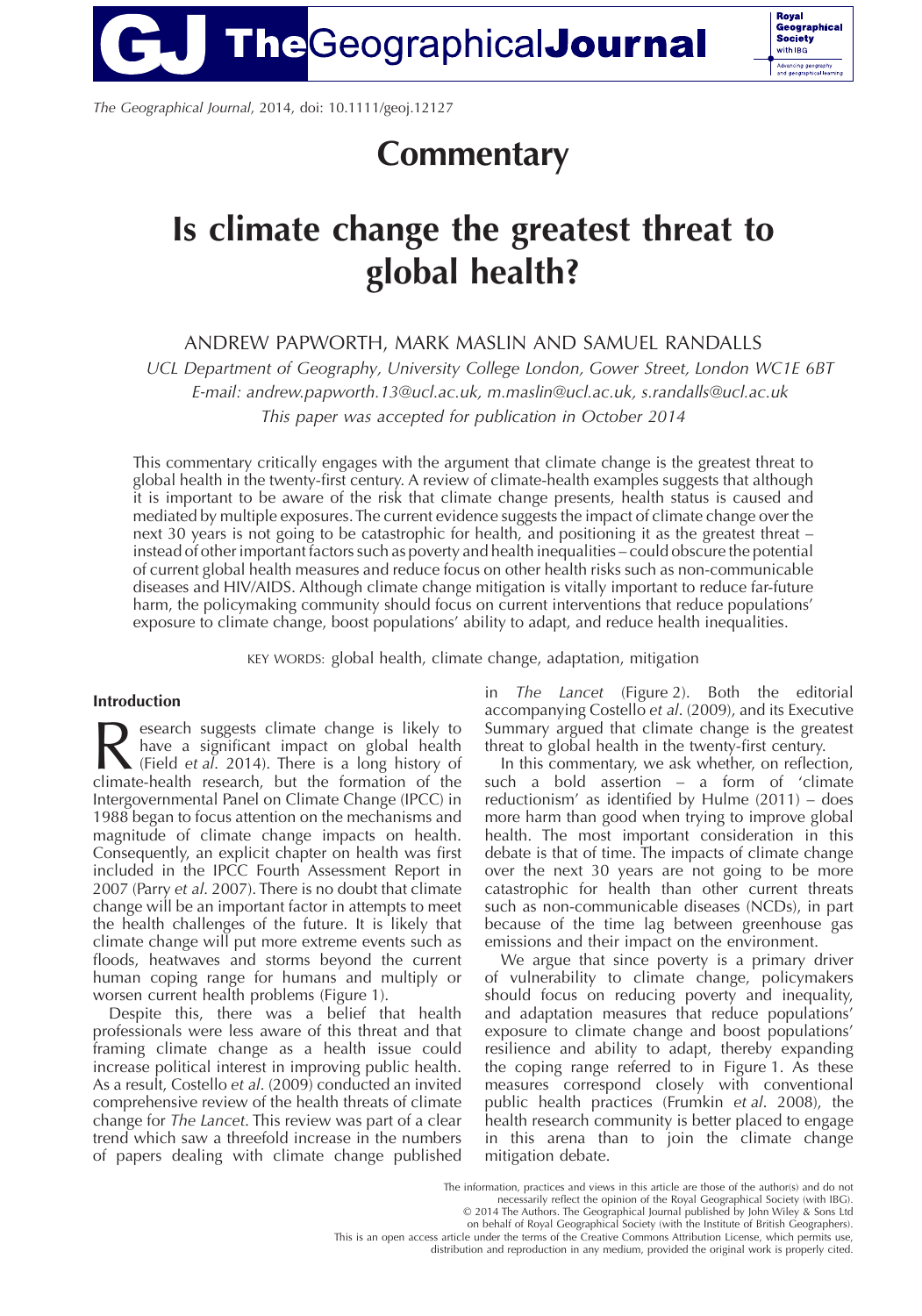

**Figure 1** The relationship between climate change, extreme events, society's weather coping range and its adaptability *Source*: Adapted from Maslin (2013)



**Figure 2** Number of articles published in *The Lancet* per year referring to 'climate change' in the title, abstract or keywords

The article will first define global health before discussing health states highlighted by Costello *et al*. (2009), using case studies to support this argument.

#### **Global health**

Koplan *et al*. (2009) define global health by its relationship with international health. Unlike international health, which involves two or more – usually low- or middle-income – countries, a global health issue can be located in just one country if it is of concern to the rest of the world or affected by transnational determinants. Framing the health impacts of climate change in this boundary-less way is spatially problematic (Brown *et al*. 2012), as a global challenge is often deemed to necessitate a global response. Local adaptation is therefore not supported by this definition because the only global response to the impact of climate change on health is to reduce greenhouse gas emissions. Global health comes to enforce a particular spatial and policy bias (see also Randalls 2011).

Beaglehole and Bonita (2010) believe the definition provided by Koplan *et al*. (2009) is 'wordy and uninspiring' and instead propose 'action for promoting health for all'. This commentary adopts this more concise definition, arguing that 'global health' should be about taking action to improve health outcomes regardless of whether this action is a global, national or local process.

#### **The impact of climate change on global health**

Climate change can affect global health either directly or indirectly (Figure 3), and both of these are discussed below.

#### *Direct impacts on health*

The IPCC suggests that climate change will cause an average global temperature rise of between 2.6 and 4.8 $\degree$ C by 2100 if  $CO<sub>2</sub>$  emissions remain unchecked (Stocker *et al*. 2013). There is a high level of confidence that this temperature change will increase the frequency of heatwaves (Meehl and Tebaldi 2004). An increase in the number and length of heatwaves could increase heat-related mortality, mainly due to cardiovascular, cerebrovascular and respiratory disease (Haines and Patz 2004; Patz *et al*. 2005). It will also affect agricultural productivity in the poorest tropical countries by limiting the ability of people to work outdoors (Field *et al*. 2014). However, the definition and impacts of heatwaves are societally mediated with the number of deaths driven by factors other than the severity of the event. This is shown by the example of the 2003 European heatwave, which was well outside the range of expected climate variability (Patz *et al*. 2005), consistent with climatechange modelling, and substantially attributable to human-induced warming (Scott *et al*. 2004). This heatwave caused up to 70 000 premature deaths across Europe (Costello *et al*. 2009). In France there

*The Geographical Journal* 2014 doi: 10.1111/geoj.12127 © 2014 The Authors. The Geographical Journal published by John Wiley & Sons Ltd on behalf of Royal Geographical Society (with the Institute of British Geographers)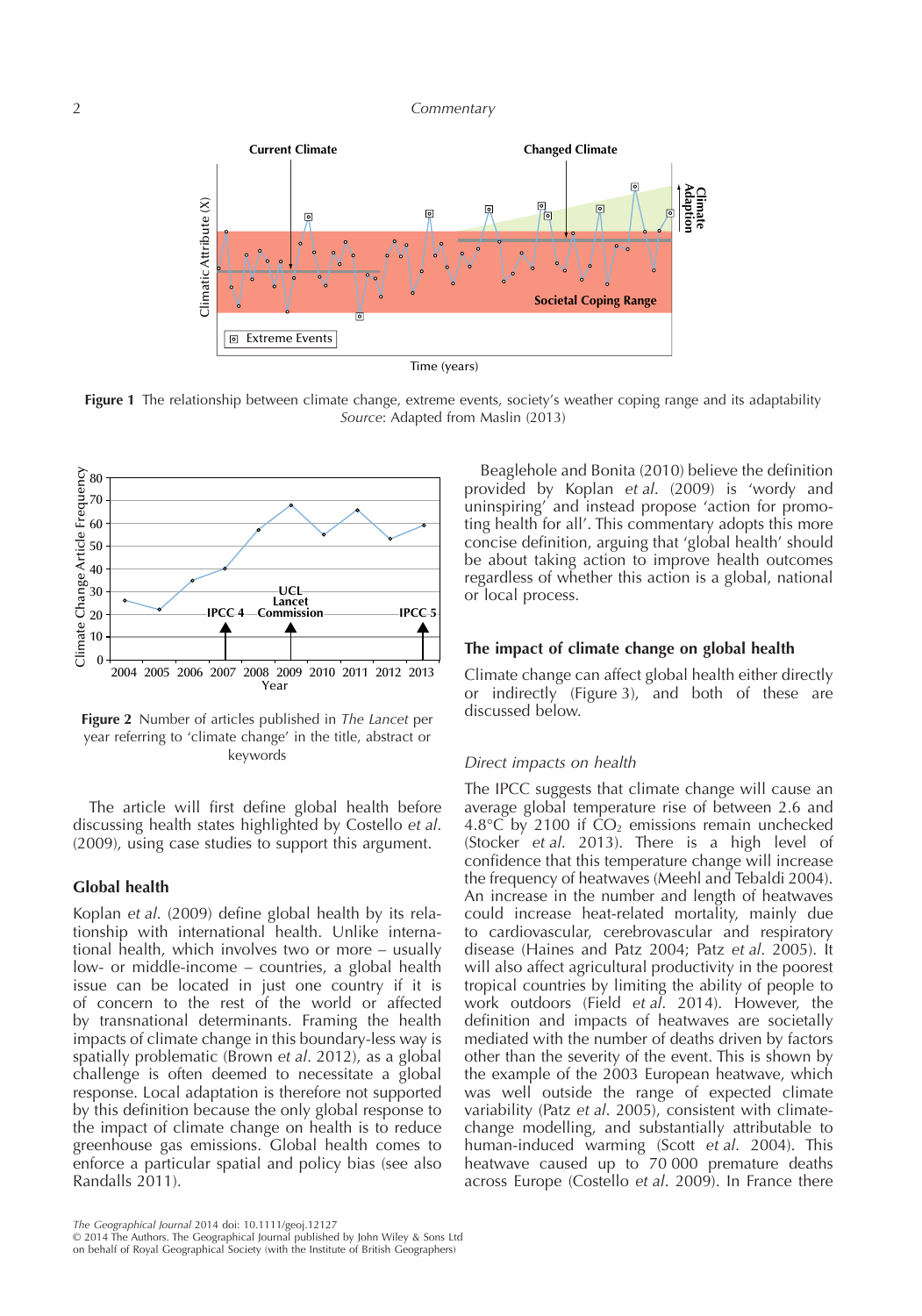

Source: Adapted from McMichael et al. (2006) and Haines et al. (2006) *Source*: Adapted from McMichael *et al*. (2006) and Haines *et al*. (2006) Figure 3 The impact of climate change on health **Figure 3** The impact of climate change on health

*The Geographical Journal 2*014 doi: 10.1111/geoj.12127<br>© 2014 The Authors. The Geographical Journal published by John Wiley & Sons Ltd<br>on behalf of Royal Geographical Society (with the Institute of British Geographers)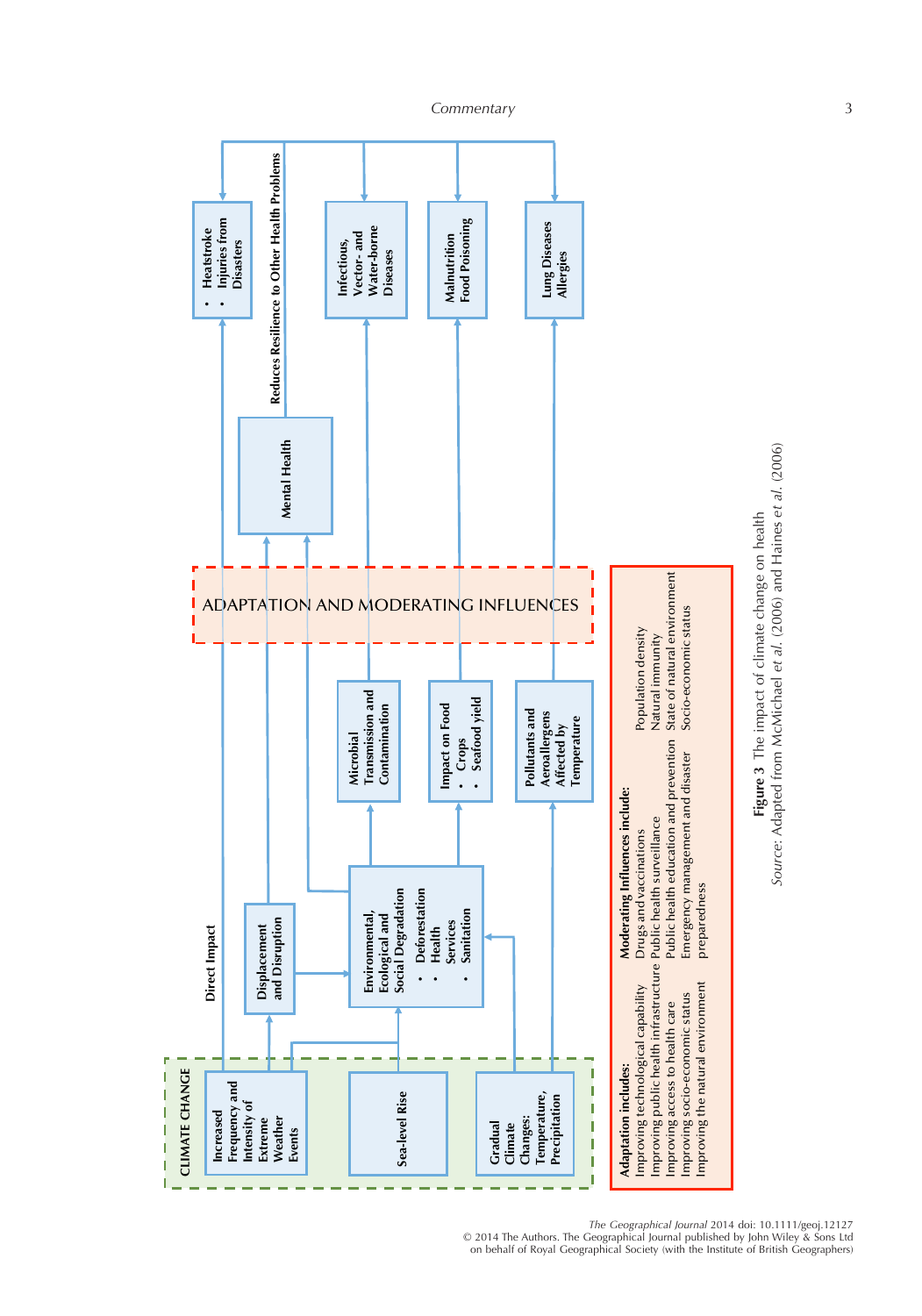were 14 800 deaths in the first three weeks of August 2003, and in Paris premature deaths increased by 140% (Haines *et al*. 2006).

Many of these additional deaths occurred in vulnerable populations such as the elderly and poor, and could have been avoided had the public health response in France responded to these inequalities. Among other problems, there were no heatwave response plans in place, meaning the disaster was not initially recognised as serious, and there was a shortage of many key workers, including health professionals, due to the holidays. As a result, widesweeping policy changes were made in the aftermath of the disaster. These included monitoring temperatures nationally to better predict heatwaves and aid emergency preparations, improved building design and air conditioning for hospitals and retirement homes, increased training for health professionals, an emphasis on responsible media coverage with health recommendations regularly broadcast, and planned regular visits to the most vulnerable members of the population. The positive influence of these policies were seen during the 2006 heatwave. Fouillet *et al*.'s (2008) interrupted time series study adjusted for the slightly lower severity of this second heatwave and concluded that the new policies had reduced net mortality in France by 4400 people (95% confidence interval 4920–3855). This reduction could arguably be further enhanced by changes to the built environment that reduce the urban heat island effect.

Although climate change could multiply or worsen the current impact of heatwaves, this study suggests policies and social changes that increase the resilience of populations to extreme temperatures could cancel out the impact of climate change. This could also be said to be the case for prolonged droughts, floods and storms.

It is worth introducing here the argument made by Marmot *et al*. (2008) in their paper on health inequality. Commenting on behalf of the Commission on Social Determinants of Health, the paper argues that inequality (both between and within countries) is one of the leading causes of poor health. Pearce and Dorling (2009) expand on this viewpoint and argue that global health inequality cannot be addressed by expanding choice as the poorest in society are unlikely to be able to afford the new choices. Applying this to the heatwave context, improving building design and the use of air conditioning to combat heatwaves may only be an option for some neighbourhoods and some countries. If these sorts of measures are viewed as the best way to combat future heatwaves, it is vital these inequalities are addressed.

#### *Indirect impacts on health*

The indirect mechanisms by which climate change can affect global health are potentially of greater consequence, but also more complex and difficult to

research (McMichael and Haines 1997). This is because the causal mechanisms are convoluted and interlinked with other factors. Disentangling the degree of impact that climate change has on these health states is therefore challenging.

This section explores extreme events and four of the indirect health impacts of climate change identified by Costello *et al*. (2009): vector-borne diseases; food security; water security; and non-communicable diseases.

*Vector-borne diseases* Climate change is likely to alter the geographical distribution of vectors that cause some infectious diseases (Costello *et al*. 2009). Floods and droughts may affect the breeding sites of disease-carrying vectors, and observational studies have shown even small changes in temperature and precipitation can cause measurable changes to where infectious diseases are prevalent (Haines and Patz 2004). Equally, a number of studies have used future climate models to determine that vectors will be able to survive in new locations (Haines *et al*. 2006). The populations in those areas may be more susceptible to the diseases carried by these vectors, or public health systems may be unprepared to deal with the additional burden.

It is not possible to conclude from this evidence, however, that climate change is the most important control on the spread of vector-borne diseases. First, these climate models are unable to predict changes in vector breeding and transmission at the microscale level due to minute changes in vegetation, topography, coastlines, and/or water bodies (Patz *et al*. 2005). Second, future land-use and environmental changes are likely to have a far greater impact on the transmission of vector-borne diseases than climate change. For example, a study investigating the impact of climate change on the health of indigenous populations in Peru found the prevalence of malariacarrying mosquitos was altered by deforestation and the construction of new infrastructure leading to increased pools of stagnant water (Hofmeijer *et al*. 2013). Perhaps most importantly, a change to potential transmission areas for vectors does not necessarily mean an increase in the number of disease cases. As shown in Figure 4 with the example of malaria, the process of transmission from vectors to humans is dependent on a multitude of demographic, societal and environmental factors.

In addition, the models do not take into account that it is unlikely human responses and resilience to vector-borne diseases will be comparable across the timeframes discussed in these studies, particularly given current research into malaria vaccines and global efforts to reduce infectious disease vulnerability. For example, although a study by Ebi *et al*. (2005, 389) takes care to note that 'a number of other factors will influence whether the future geographic distribution of malaria is different from

*The Geographical Journal* 2014 doi: 10.1111/geoj.12127 © 2014 The Authors. The Geographical Journal published by John Wiley & Sons Ltd on behalf of Royal Geographical Society (with the Institute of British Geographers)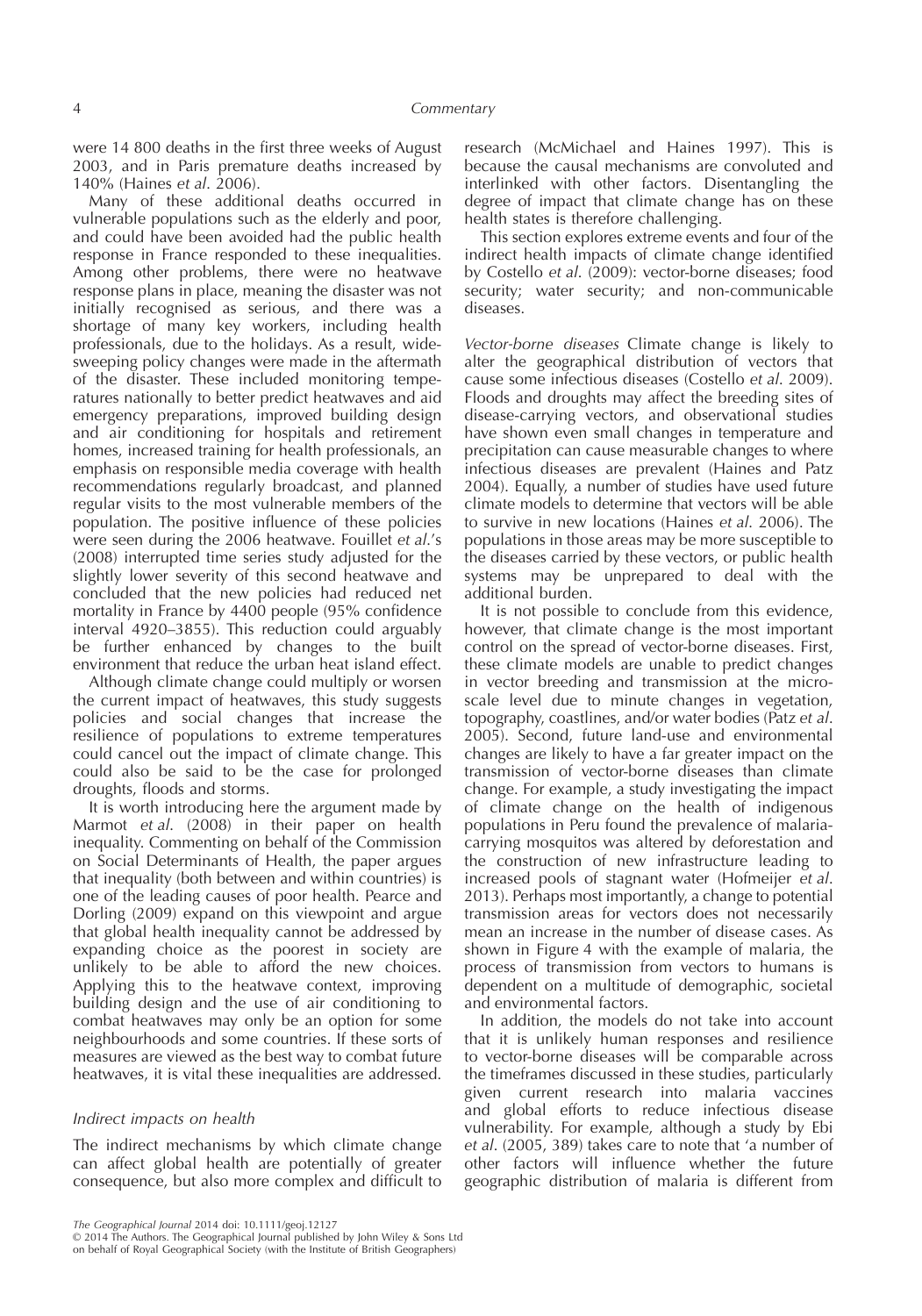



*Commentary* 5

*The Geographical Journal 2*014 doi: 10.1111/geoj.12127<br>© 2014 The Authors. The Geographical Journal published by John Wiley & Sons Ltd<br>on behalf of Royal Geographical Society (with the Institute of British Geographers)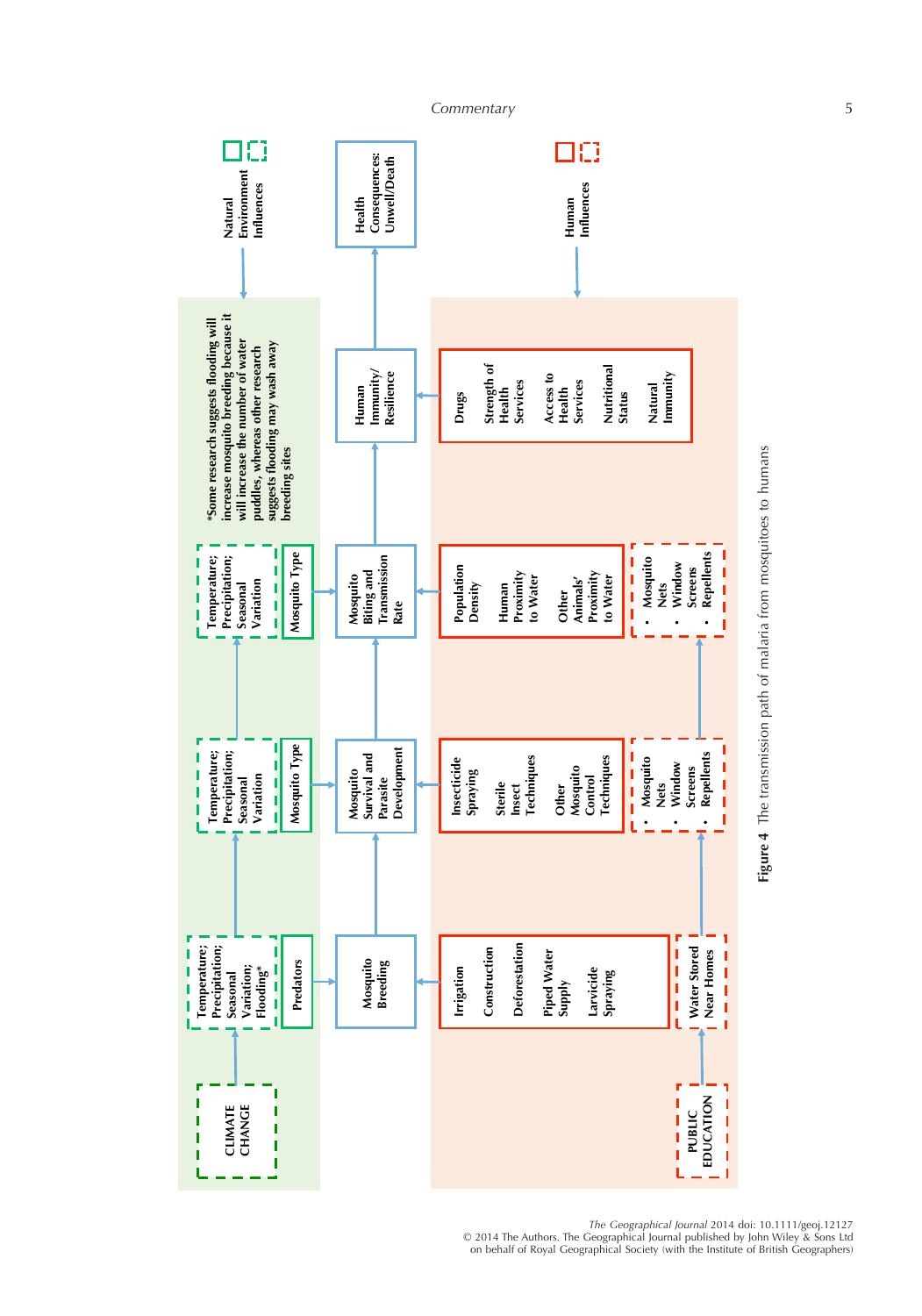today', the results presented still presume no change to human response to malaria for the next century. This is unrealistic given that malaria was prevalent in parts of Europe less than 90 years ago and has now all but disappeared (Evans 1989). Dengue fever was eradicated in the US due to public education, mosquito control programmes, piped water and screened windows (Hopp and Foley 2001).

Even if new drugs or vaccines were developed to combat all vector-borne diseases, however, there is no guarantee these would be distributed according to need. Sparke and Anguelov's (2012) review of the 2009 H1N1 flu outbreak is indicative of how global health inequalities could play out in the future. First, huge global significance was given to the flu virus even though it was less serious than multiple diseases that kill many people in developing countries every day. Sparke and Anguelov (2012, 730) argue this was because it '*might* effect the wealthy [as distinct from] other diseases that *already* effect the poor' (emphasis in original). Future research and technology may therefore be unequally focused on those diseases that affect those who can afford to be treated.

Second, developing nations bought and stockpiled the Tamiflu drug and were given preferential prices, leaving nations that were unable to purchase supplies increasingly vulnerable. In the US, some investment companies received more pills than they asked for, while some health centres were left with shortages. If the same were to occur with new medicines developed for vector-borne diseases, addressing this inequality would be a more important issue than addressing changes in the location of where a disease is prevalent due to climate change.

Given the factors discussed in this section, it is clear climate change cannot be said to be the single greatest threat to the future burden of vector-borne diseases. Focus should instead be placed on simple, local solutions that boost populations' resilience and reduces their exposure to these diseases, as well as measures designed to reduce existing and future health inequalities.

*Food security* At present, more than 1 billion people are estimated to be suffering from a lack of sufficient dietary energy (Barrett 2010). Climate change could increase this burden by affecting crop yields, food prices and food access (Schmidhuber and Tubiello 2007; Field *et al*. 2014). Increased flooding and droughts may affect crop yields either directly or indirectly through plant diseases and pest infestations (McMichael and Haines 1997). Sea-level rise and increased coastal flooding could lead to salination of farmland (Costello *et al*. 2009). Seafood yields may be reduced through changes in aquatic populations due to warmer ocean temperatures and ocean acidification (Branch *et al*. 2013).

The current reasons for global hunger, however, go beyond climate. For example, irrigation and

*The Geographical Journal* 2014 doi: 10.1111/geoj.12127 © 2014 The Authors. The Geographical Journal published by John Wiley & Sons Ltd on behalf of Royal Geographical Society (with the Institute of British Geographers)

storage techniques, the maintenance of sustainable ecosystems, and fairer trade and distribution of food are arguably equally as important as climate as causes of future malnutrition (Schmidhuber and Tubiello 2007). While technological development could vastly improve global crop yields and counteract the effects of climate change, the development of new technology could well widen global health inequality. The technologies that enabled the Green Revolution were not equally distributed and caused some communities to be further marginalised (Sparke and Anguelov 2012). Thus we argue that poverty and inequity are central to how and why climatic changes (and policies to avert these) might affect food security.

Purchasing power is very important in determining malnutrition. Evidence suggests extreme events will place landless agricultural labourers at greater risk from losing access to food due to their poor purchasing power (Schmidhuber and Tubiello 2007). Arguably, future economic development will lead to real income rising quicker than food prices (FAO 2006), benefitting those who are currently malnourished, but given that there are currently 3.5 billion people who live on less than \$3.25 per day this will take a long time (Woodward 2013). Food prices have doubled in the last 10 years and experienced very high volatility, but this variation is not due to climate change (Figure 5). In 2008/9 there was a 60% increase in basic food prices and then another 40% rise in 2011/12. It is clear that these peaks were the combined effect of financial speculation in food and rising energy prices particularly oil (Maslin 2014).

Another threat to the food security of the poorest people is the emerging trend of 'land grabs'; acquisitions of land in developing nations by foreign states, private investors or commercial farmers (Borras *et al*. 2011). Examples include Kuwait purchasing



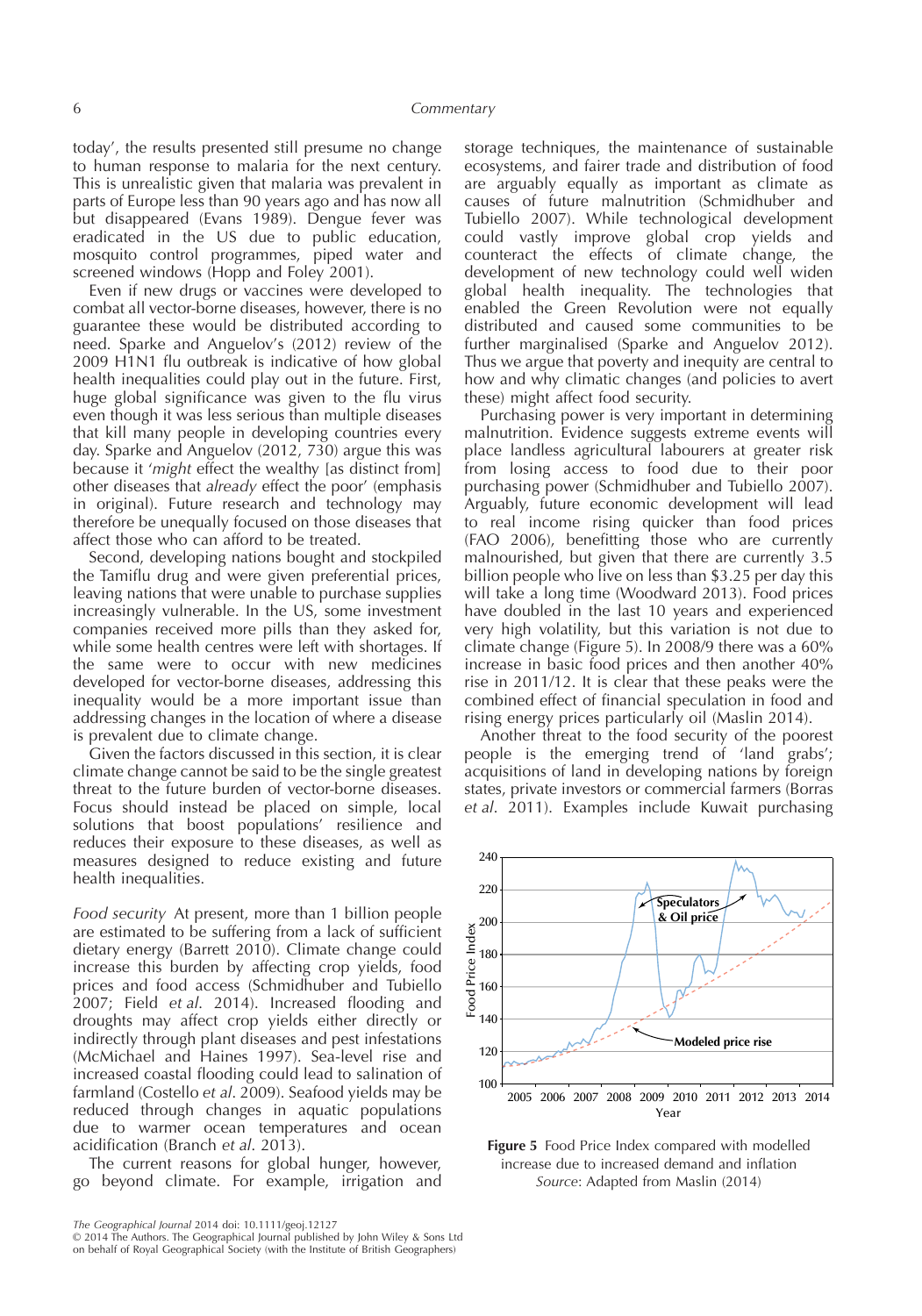land in Cambodia for rice farming, India purchasing land in Ethiopia for sugar and biofuel production, and Egypt purchasing land in Sudan for wheat farming (Jarosz 2009; see also Funk 2014). These are attempts to ensure food and fuel production in the face of future global market shock: whether caused by changing climate, population increase, a low quantity of available arable land (for example in China or the United Arab Emirates) or shifts to more meat-based diets (Nally 2014).

Often these deals are struck without the consent of those who currently own, or work on, the land (Borras *et al*. 2011), but they are justified by important actors such as the World Bank on the basis that the land being 'grabbed' will be farmed more efficiently as the new landowners are more likely to use the latest technology (Nally 2014). There is a deep inequity, however, as only those who can afford to buy land are able to secure their future food supply. In Ethiopia, for example, 7.8 million people (10% of the country's population) are chronically hungry and the country is the world's largest recipient of food aid (Nally 2014). Meanwhile, investors profit from buying arable land in the country. Land grabs are another important process contributing to global food security that are not specifically linked to climate change.

This section has shown that food security is a complex issue determined by multiple factors including purchasing power, international markets and speculation driving the relative cost of food, and global market forces precipitating land grabs. In light of this, it is difficult to argue that climate change is solely the greatest threat to global health based on food security as inequity and poverty are particularly important determinants.

*Water security* The most important threat to human health is arguably access to fresh drinking water. At present there are still 780 million people who do not have regular access to clean safe drinking water (UNICEF 2012). Not only does the lack of water cause major health problems from dehydration but a large number of diseases and parasites are present in dirty water. The impacts of climate change – including changes in temperature, precipitation and sea levels – are expected to have varying consequences for the availability of fresh water around the world. For example, changes in river run-off will affect the yields of rivers and reservoirs and thus the recharging of groundwater supplies. An increase in the rate of evaporation will also affect water supplies and contribute to the salinisation of irrigated agricultural lands. Rising sea levels may result in saline intrusion in coastal aquifers (Costello *et al*. 2009).

Approximately 1.7 billion people – one-quarter of the world's population – live in countries that are water stressed (Parry *et al*. 2007). Rising human populations, particularly growing concentrations in urban areas, are putting great stress on water

resources. For example, due to population pressure, four of the 14 aquifers used in Mexico City are overexploited, and throughout Mexico, over 15% of all aquifers are overexploited (CONAGUA 2011). As with the case of food, this water scarcity is combined with a private water grab to protect access to water rights not least in places like the Western United States where the price of water rights has boomed in recent years (Funk 2014). Equity of access to water will be crucial for global health and this involves far more than changing precipitation patterns.

Globally, it is predicted that by 2030 there will be a 40% increase in water demand (Water Resources Group 2012), and a 35% and 50% increase in demand for food and energy respectively, both of which require large quantities of water (National Intelligence Council 2012). Societal decisions about energy and food are likely to be at least as crucial to future water security as environmental changes. More broadly, the scenarios envisaged for future water, food and energy provision contain significant uncertainties (that become critical when used as input into climate models), suggesting that societal changes will be a more significant driver for future health consequences than climatic changes (Maslin 2013).

*Extreme events* Extreme events, including flooding, hurricanes and drought, disrupt health services and sanitation. Flooding can lead to human or animal waste entering drinking water supplies and spreading water-borne diseases (McMichael *et al*. 2006). Trevejo and colleagues (1998) found in a case-control study that individuals who had walked through flood waters during the 1995 floods in Nicaragua were 15 times more likely to be diagnosed with leptospirosis. Droughts and flooding can lead to population upheaval, which stretches health services.

All of these indirect impacts, however, are mitigated by other factors. The habitation of areas that are at higher risk of being affected by extreme events makes these populations more exposed to disasters. Those adversely affected by Hurricane Katrina, which hit New Orleans in 2005, were more likely to live in the poorer areas of the city (Elliott and Pais 2006). In high-income countries, better adaptation and emergency responses, alongside improving the resilience of poorer communities, could reduce the mortality and morbidity of similar events (Elliott and Pais 2006). This is also true on a global scale, as the floods with the highest mortality have tended to occur where infrastructure is poor and the population has limited economic resources (Ahern *et al*. 2005).

Clearly, although the intensity and frequency of events are significant in determining the severity of subsequent problems linked to sanitation, the vulnerability of the population and the strength of health services is crucial. It is reasonable to argue that if these factors were improved, the impact of extreme events would be greatly reduced.

*The Geographical Journal 2*014 doi: 10.1111/geoj.12127<br>© 2014 The Authors. The Geographical Journal published by John Wiley & Sons Ltd<br>on behalf of Royal Geographical Society (with the Institute of British Geographers)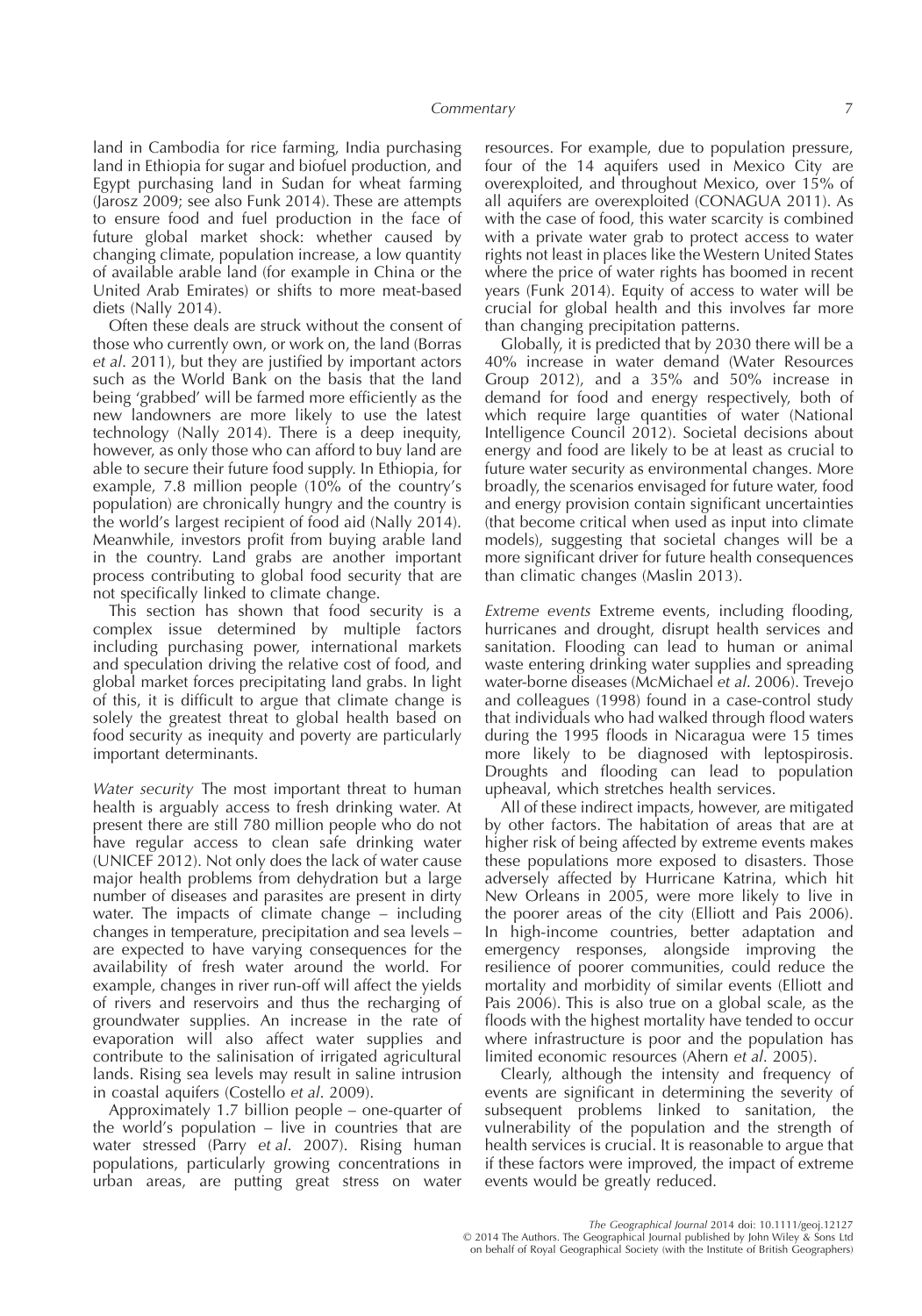

**Figure 6** Leading causes of death worldwide (2012) *Source*: Adapted from WHO (2014)

*Non-communicable diseases* Very little research has focused on the impact of climate change on NCDs. Kjellstrom *et al*. (2010) attempted to document some of the causal sequences between climate change and NCDs. They argued that heat exposure and dehydration would exacerbate cardiovascular dehydration would exacerbate cardiovascular diseases, renal failure and other kidney diseases. In these cases, however, climate change is exacerbating the disease itself rather than the cause of the disease, so viewing it as the greatest threat to these health conditions is problematic.

Arguably, NCDs could be said to be the greatest independent threat to global health instead of climate change. The current leading causes of death worldwide are all NCDs (Figure 6), and this burden is likely to increase due to ageing populations and adoption of Western lifestyles in developing countries (Herrick 2014). For this reason, existing interventions to reduce NCDs should be a key point of focus for the health research and policymaking community.

#### **Discussion**

Climate change is very important for public health officials to consider, as it will undoubtedly have an impact on global health by exacerbating and magnifying current health problems, and by stretching health services. We argue that it cannot be said to be the greatest threat to global health, however, and that this argument risks diverting policymakers for taking action on global health now. Many of the health conditions described in this commentary are affected by multiple factors and it is difficult to attribute causation to climate change. Although exposure to risk factors may be increased by climate change, it is plausible that human society will be more resilient and better adapted in the future. Advances in medical

sciences and technology, adaptation and improved emergency response, and other socioeconomic and environmental changes have a large part to play.

Over the next 30 years it is unlikely the impacts of climate change will be catastrophic enough (in most cases) to exacerbate or magnify current health problems beyond the coping range of current adaptations. After that period, however, it is more difficult to be sure that human society will continue to advance sufficiently to cope with the impacts of climate change. For example, the argument that malnutrition will not increase because of future technological and economic development is flawed if the pace of climate change exceeds societal change. Climate change is likely to stretch our ability to cope with all the health impacts mentioned in this commentary.

Moreover, health inequality is a serious issue affecting our ability to overcome many of the health issues we currently face. There is no guarantee that global society will become more equal than it is today and the vulnerability of marginalised populations may increase. For example, given the current rate of 'trickle down', global GDP would have to increase 15 times to lift the world's population up to at least \$1.25 per day, which would likely take over 100 years. If we want to be more radical and lift everyone in poverty to \$5 per day then it would require global GDP to increase by 170 times, a process taking over 200 years (Woodward 2013). Even if we do develop new health technology including drugs, they are unlikely to be distributed equally (Sparke and Anguelov 2012), and overcoming this type of inequity is perhaps the most serious challenge for global health policy.

We argue that rather than climate change being the greatest threat to global health, there needs to be a clear balance between the key factors affecting global health, including climate change, poverty and health inequalities, as noted in the 2014 IPCC report (Woodward *et al*. 2014) and the 'Closing the gap' study (Marmot *et al*. 2008). We argue that the low resilience or heightened vulnerability of populations (ultimately caused by poverty and health inequalities) should be considered the greatest threats to global health for at least the next 30 years. Public health policies should therefore focus on reducing health inequalities, populations' exposure and sensitivity to climate change, and increase their capacity to be able to cope with this and other future global environmental and social changes. It is important that policies to reduce global greenhouse emissions should continue apace, not least as climate changes after 2050 may be more severe, but this should not be the main focus of the health research and policymaking community. It is more practicable for the health community to boost poverty reduction to enhance resilience to climate change than to tackle climate change mitigation as the solution. Climate stabilisation alone is insufficient to solve global health (contra Friel *et al*. 2008).

*The Geographical Journal* 2014 doi: 10.1111/geoj.12127<br>© 2014 The Authors. The Geographical Journal published by John Wiley & Sons Ltd<br>on behalf of Royal Geographical Society (with the Institute of British Geographers)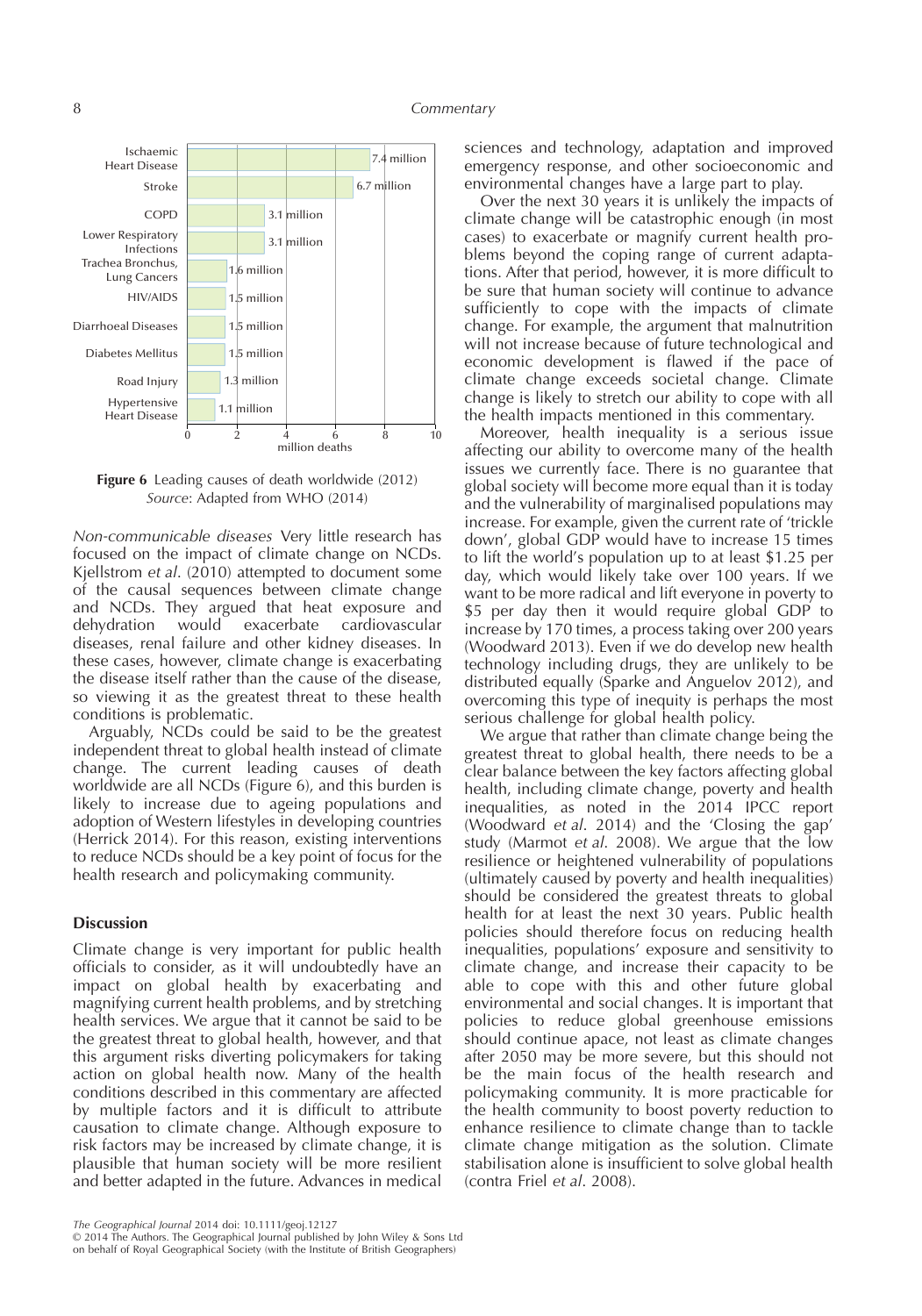Framing climate change as a global health issue was intended to increase political interest in climate change using health as a political attractor (Costello *et al*. 2009), but by doing so we may fail to take action on policies known to improve human health in the short term. Although it is important to be aware of the risk that climate change presents to health, positioning it as the greatest current threat means that key opportunities to improve human health may be missed. Moreover it may even reduce our focus on other major health risks, such as inequality, NCDs and HIV/AIDS.

#### **References**

- **Ahern M, Kovats R S, Wilkinson P, Few R and Matthies F** 2005 Global health impacts of floods: epidemiologic evidence *Epidemiological Reviews* 27 36–46
- **Barrett C B** 2010 Measuring food insecurity *Science* 327 825–8
- **Beaglehole R and Bonita R** 2010 What is global health? *Global Health Action* 3 5142–3
- **Borras S M, Hall R, Scoones I, White B and Wolford W** 2011 Towards a better understanding of land grabbing: an editorial introduction *The Journal of Peasant Studies* 38 209–16
- **Branch T A, DeJoseph B M, Ray, L J and Wagner, C W** 2013 Impacts of ocean acidification on marine seafood *Trends in Ecology and Evolution* 28 178–86
- **Brown T, Craddock S and Ingram A** 2012 Critical interventions in global health: governmentality, risk, assemblage *Annals of the Association of American Geographers* 102 1182–9
- **CONAGUA** 2011 *Estadísticas del Agua en México, Edición 2011* Gobierno Federal, Mexico City
- **Costello A** *et al*. 2009 Managing the health effects of climate change *The Lancet* 373 1693–733
- **Ebi K L, Hartman J, Chan N, McConnell J, Schlesinger M and Weyant J** 2005 Climate suitability for stable malaria transmission in Zimbabwe under different climate change scenarios *Climate Change* 73 375–93
- **Elliott J R and Pais J** 2006 Race, class, and Hurricane Katrina: social differences in human responses to disaster *Social Science Research* 35 295–321
- **Evans H** 1989 European malaria policy in the 1920s and 1930s: the epidemiology of minutiae *Isis* 80 40–59
- **FAO** 2006 *World agriculture: toward 2030/2050, interim report* Food and Agriculture Organization, Rome
- **Field C B, Barros V R, Dokken D J, Mach K J, Mastrandrea M D, Bilir T E, Chatterjee M, Ebi K L, Estrada Y O, Genova R C, Girma B, Kissel E S, Levy A N, MacCracken S, Mastrandrea P R, and White L L** eds 2014 *Climate change 2014: impacts, adaptation, and vulnerability. Part A: global and sectoral aspects. Contribution of Working Group II to the Fifth Assessment Report of the Intergovernmental Panel on Climate Change* Cambridge University Press, Cambridge
- **Fouillet A, Rey G, Wagner V, Laaidi K, Empereur-Bissonnet P, Le Tertre A, Frayssinet P, Bessemoulin P, Laurent F, De Crouy-Chanel P, Jougla E and Hémon D** 2008 Has the impact of heat waves on mortality changed in France since the European heat wave of Summer 2003? A study of the 2006 heat wave *International Journal of Epidemiology* 37 309–17
- **Friel S, Marmot M, McMichael A J, Kjellstrom T and Vågerö D** 2008 Global health equity and climate stabilisation: a common agenda *The Lancet* 372 1677–83
- **Frumkin H, Hess J, Luber G, Malilay J and McGeehin M** 2008 Climate change: the public health response *American Journal of Public Health* 98 435–45
- **Funk M** 2014 *Windfall: the booming business of global warming* Penguin, New York
- **Haines A, Kovats R S, Campbell-Lendrum D and Corvalan C** 2006 Climate change and human health: impacts, vulnerability and public health *Public Health* 120 585–96
- **Haines A and Patz R** 2004 Health effects of climate change *JAMA* 291 99–103
- **Herrick C** 2014 (Global) Health geography and the post-2015 development agenda *The Geographical Journal* 180 185–90
- **Hofmeijer I, Ford J D, Berrang-Ford L, Zavaleta C, Carcamo C, Llanos E, Carhuaz C, Edge V, Lwasa S and Namanya D** 2013 Community vulnerability to the health effects of climate change among indigenous populations in the Peruvian Amazon: a case study from Panaillo and Nuevo Progreso *Mitigation and Adaptation Strategies for Global Change* 18 957–78
- **Hopp M J and Foley J A** 2001 Global-scale relationships between climate and the dengue fever vector, Aedes Aegypti *Climatic Change* 48 441–63
- **Hulme M** 2011 Reducing the future to climate: a story of climate determinism and reductionism *Osiris* 26 245–66
- **Jarosz L** 2009 Energy, climate change, meat, and markets: mapping the coordinates of the current world food crisis *Geography Compass* 3 2065–83
- **Kjellstrom T, Butler A J, Lucas R M and Bonita R** 2010 Public health impact of global heating due to climate change: potential effects on chronic non-communicable diseases *International Journal of Public Health* 55 97–103
- **Koplan J P, Bond T P, Merson M H, Reddy K S, Rodriguez M H, Sewankamba N K and Wasserheit J N** 2009 Towards a common definition of global health *The Lancet* 373 1993–5
- **Marmot M, Friel F, Bell R, Houweling T A J and Taylor S** 2008 Closing the gap in a generation: health equity through action on the social determinants of health *The Lancet* 372 1661–9
- **Maslin M** 2013 Cascading uncertainty in climate change models and its implications for policy *The Geographical Journal* 179 264–71
- **Maslin M** 2014 *Climate change: a very short introduction* Oxford University Press, Oxford
- **McMichael A J and Haines A** 1997 Global climate change: the potential effects on health *BMJ* 315 805–9
- **McMichael A J, Woodruff R E and Hales S** 2006 Climate change and human health: present and future risks *The Lancet* 367 859–69
- **Meehl G A and Tebaldi C** 2004 More intense, more frequent, and longer lasting heat waves in the 21st century *Science* 305 994–7
- **Nally D** 2014 Governing precarious lives: land grabs, geopolitics and 'food security' *The Geographical Journal* DOI: 10.1111/ geoj.12063
- **National Intelligence Council** 2012 *Global trends 2030: alternative worlds* National Intelligence Council, Washington

*The Geographical Journal* 2014 doi: 10.1111/geoj.12127 © 2014 The Authors. The Geographical Journal published by John Wiley & Sons Ltd on behalf of Royal Geographical Society (with the Institute of British Geographers)